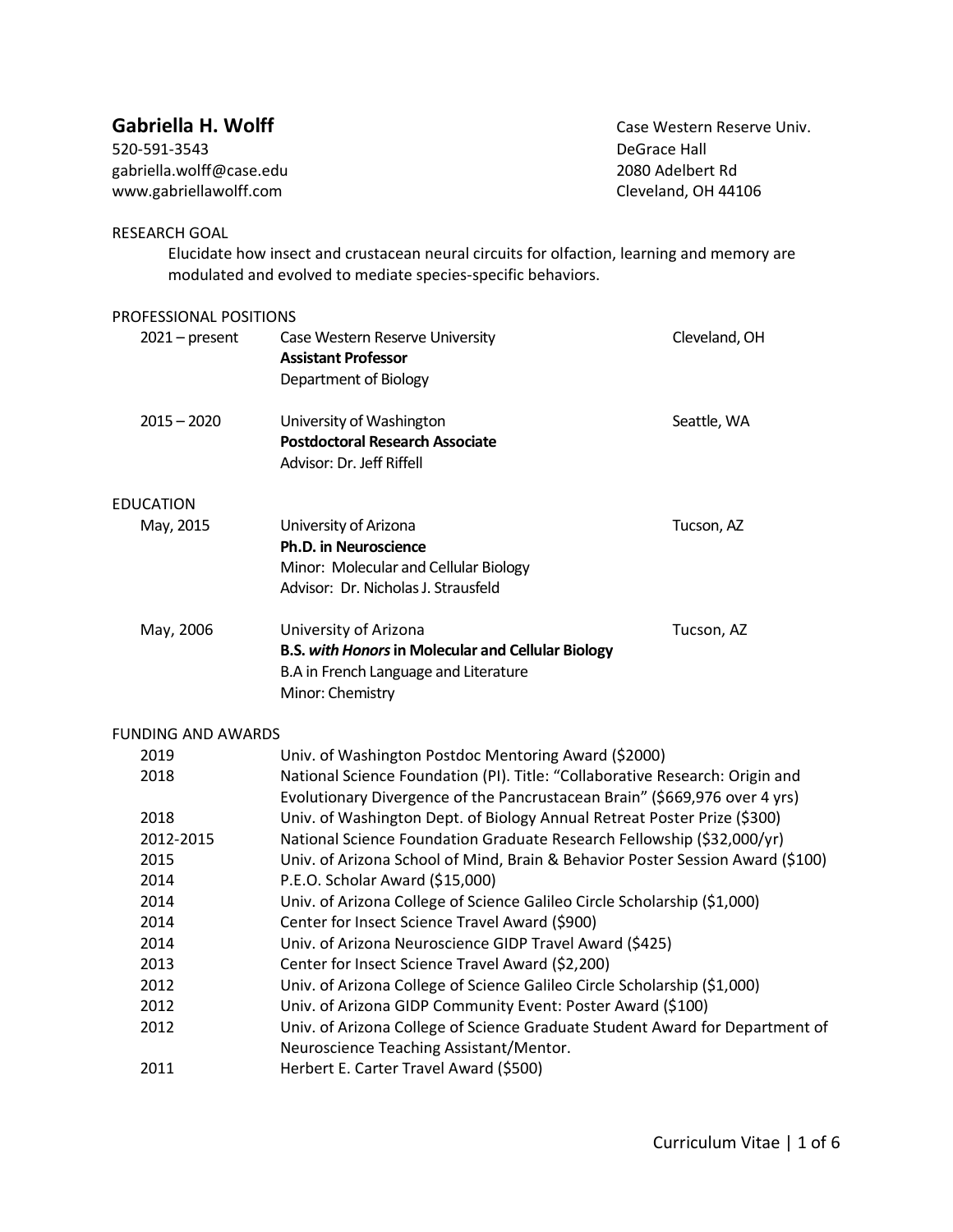### SUBMITTED MANUSCRIPTS

**Wolff GH**, Lahondère C, Vinauger C, Riffell JA. 2019. "Neuromodulation and Differential Learning Across Mosquito Species." *biorXiv.* doi: [https://doi.org/10.1101/755017.](https://doi.org/10.1101/755017)

#### PUBLICATIONS

Strausfeld NJ, **Wolff GH**, Sayre ME. 2020. "Mushroom body homology and divergence across Pancrustacea." *eLIFE,* 2020;9:e52411 doi: 10.7554/eLife.52411.

Lahondère C, Vinauger C, Okubo RP, **Wolff GH**, Akbari, OS, Riffell JA. 2020. "Olfactory basis of mosquito pollination of an orchid, *Platanthera obtusata*." *PNAS, 117(1), 708-716*.

Melo N, **Wolff GH**, Costa-da-Silva AL, Arribas R, Triana MF, Gugger M, Riffell JA, DeGennaro M, Stensmyr MC. 2020. "Geosmin attracts *Aedes aegypti* mosquitoes to oviposition sites." *Curr. Biol.,*  30(1), 127-134.

Thoen HH, **Wolff GH**, Marshall J, Sayre ME, Strausfeld NJ. 2020. "The Reniform Body: An Integrative Protocerebral Neuropil Complex of Stomatopods (Eumalacostraca) persisting in Brachyura." *J. Comp. Neurol.*, 528(7), 1079-1094.*.*

**Wolff GH**, Riffell JA. 2018. Invited Review: "Olfaction, experience and neural mechanisms underlying mosquito host-preference." *J. Exp. Biol.*, 221: jeb157131 doi: 10.1242/jeb.157131*.*

Vinauger C, Lahondere C, **Wolff GH**, Locke L, Liaw J, Parrish J, Akbari O, Dickinson M, Riffell JA. 2018. "Modulation of host learning in *Aedes aegypti* mosquitoes." *Curr. Biol.*, 24:3, 333-344.e8*.*

Sinakevitch IT, **Wolff GH**, Pflüger HJ, Smith BH. 2018. "Editorial: Biogenic Amines and Neuromodulation of Animal Behavior." *Front. Syst. Neurosci.* 12:31. Doi: 10.3389/fnsys.2018.00031

**Wolff GH**, Thoen HH, Marshall J, Sayre ME, Strausfeld NJ. 2017. "An insect-like mushroom body in a crustacean brain." *eLIFE*, 2017;6:e29889.

Thoen HH, Marshall J, **Wolff GH**, Strausfeld NJ. 2017. "Insect-like organization of the Stomatopod central complex: Functional and phylogenetic implications." *Front. Behav. Neurosci.* DOI=10.3389/fnbeh.2017.00012.

**Wolff GH**, Strausfeld NJ. 2016. "Genealogical correspondence of a forebrain centre implies an executive brain in the protostome-deuterostome bilaterian ancestor." *Phil. Trans. R. Soc. B*., 371: 20150055.

Martín-Duran JM, **Wolff GH**, Strausfeld NJ, Hejnol A. 2016. "The larval nervous system of the penis worm *Priapulus caudatus* (Ecdysozoa)." *Phil. Trans. R. Soc. B*., 371: 20150050.

**Wolff G**, Strausfeld NJ. 2016. "The Insect Brain: A Commentated Primer." *Structure and Evolution of Invertebrate Nervous Systems.* Eds. A. Schmidt-Rhaesa, S. Harzsch, G. Purschke. Oxford: Oxford University Press.

Tuchina O, Koczan S, Harzsch S, Rybak J, **Wolff GH**, Strausfeld NJ, Hansson BS. 2015. "Central projections of antennular chemosensory and mechanosensory afferents in the brain of the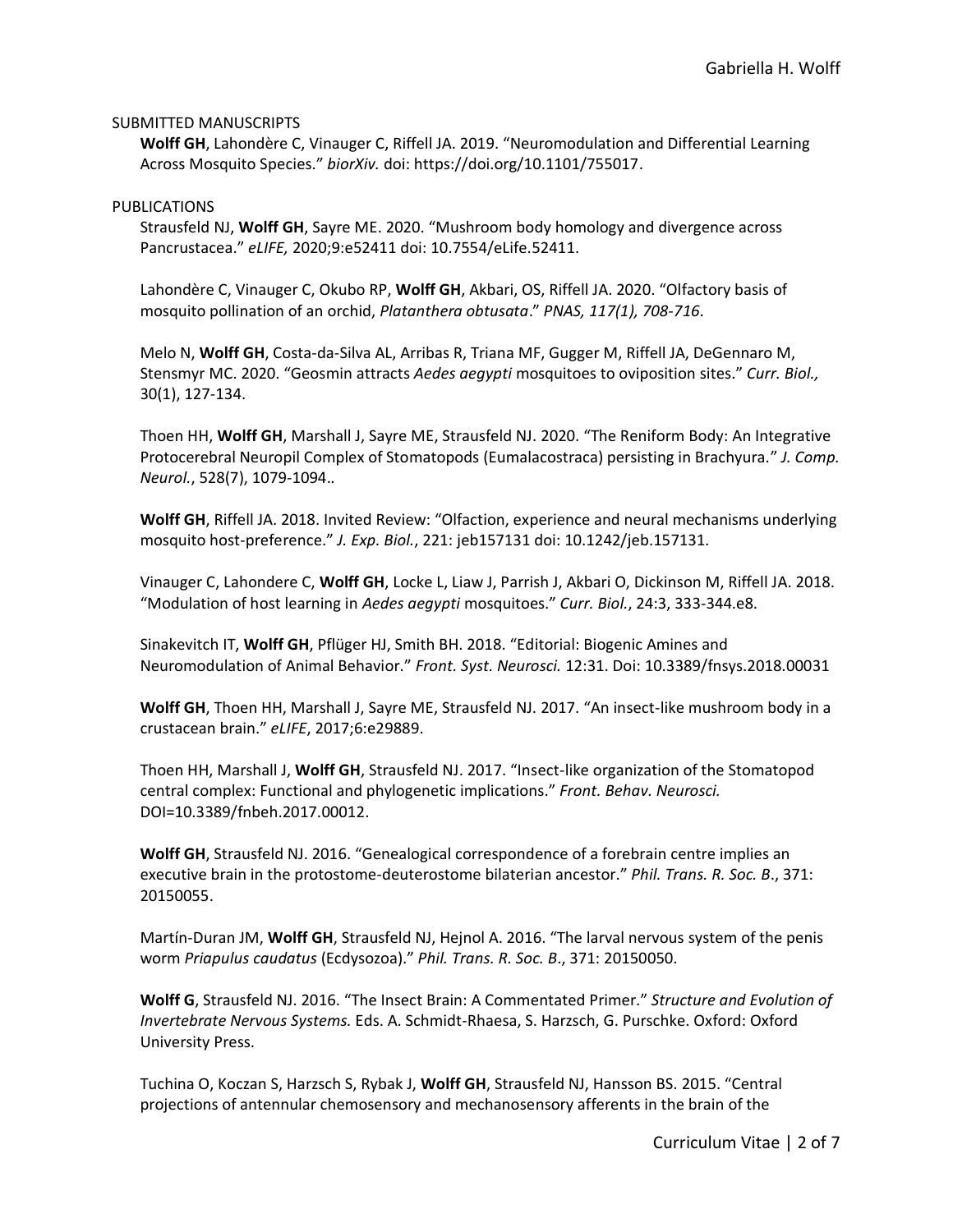terrestrial hermit crab (*Coenobita clypeatus;* Coenobitidae, Anomura)." *Front. Neuroanat.,* 9:94. Doi: 10.3389/fnana.2015.00094.

**Wolff GH**, Strausfeld NJ. 2015. "Genealogical correspondence of mushroom bodies across invertebrate Phyla." *Curr. Biol*., 25:1, 38-44.

**Wolff G**, Harzsch S, Hansson B, Brown S, Strausfeld N. 2012. "Neuronal organization of the hemiellipsoid body of the land hermit crab *Coenobita clypeatus*: Correspondence with the mushroom body ground pattern." *J. Comp. Neurol.*, 520:13, 2824-2846.

Brown S, **Wolff G**. 2012. Fine structural organization of the hemiellipsoid body of the land hermit crab *Coenobita clypeatus. J. Comp. Neurol.*, 520:13, 2847-2863.

### PRESENTATIONS AND INVITED TALKS

**Wolff GH**, Riffell JA. "Dopamine Neuromodulation and Differential Learning Across Mosquito Species." Invited talk at European Symposium on Insect Taste and Olfaction, Villasimius, Italy, September 15-20, 2019.

**Wolff GH**, Riffell JA. "Functional imaging of odor-evoked activity and neuromodulation in the mosquito antennal lobe." Invited talk at Entomological Society of America Pacific Branch Meeting, San Diego, CA, March 31-April 3, 2019.

**Wolff GH**, Riffell JA. "Smell-O-Vision: Functional imaging of odor-evoked activity and neuromodulation in the mosquito antennal lobe." Talk at Society for Integrative & Comparative Biology Meeting, Tampa, FL, January 3-7, 2019.

**Wolff GH**, Strausfeld NJ. "Mushroom Bodies and Mantis Shrimp: Insect-like Brain Structures in a Crustacean." Talk at the International Congress of Neuroethology, Brisbane, Australia, July 15-20, 2018.

**Wolff GH**, Lahondère C, Vinauger C, Riffell JA. "Selective Memory: Mosquitoes Learn Salient Olfactory Cues Associated with Preferred Hosts." Talk at Society for Integrative & Comparative Biology Meeting, San Francisco, CA, January 3-7, 2018.

**Wolff GH,** Riffell JA. "What's for dinner? How mosquitoes choose whom to bite." Invited talk at Whitman College, Walla Walla, WA, April 27, 2017.

**Wolff GH,** Strausfeld NJ. "An Ancient Origin of the Mushroom Body" Invited talk at Structure and Function of the Insect Mushroom Body, Janelia Research Campus, Ashburn, VA, March 5-8, 2017.

**Wolff GH**, Lahondère C, Vinauger C, Arnold BY, Adlzate DG, Riffell JA. "Neural basis of host preference across mosquito species." Talk at Society for Integrative & Comparative Biology Meeting, New Orleans, LA, January 4-8, 2017.

**Wolff GH** "Ground pattern organization and elaboration of learning and memory structures: A framework for comparison." Invited talk at Neuro-Evo: A Comparative Approach to Cracking Circuit Function, Janelia Research Campus, Ashburn, VA, May 15-18, 2016.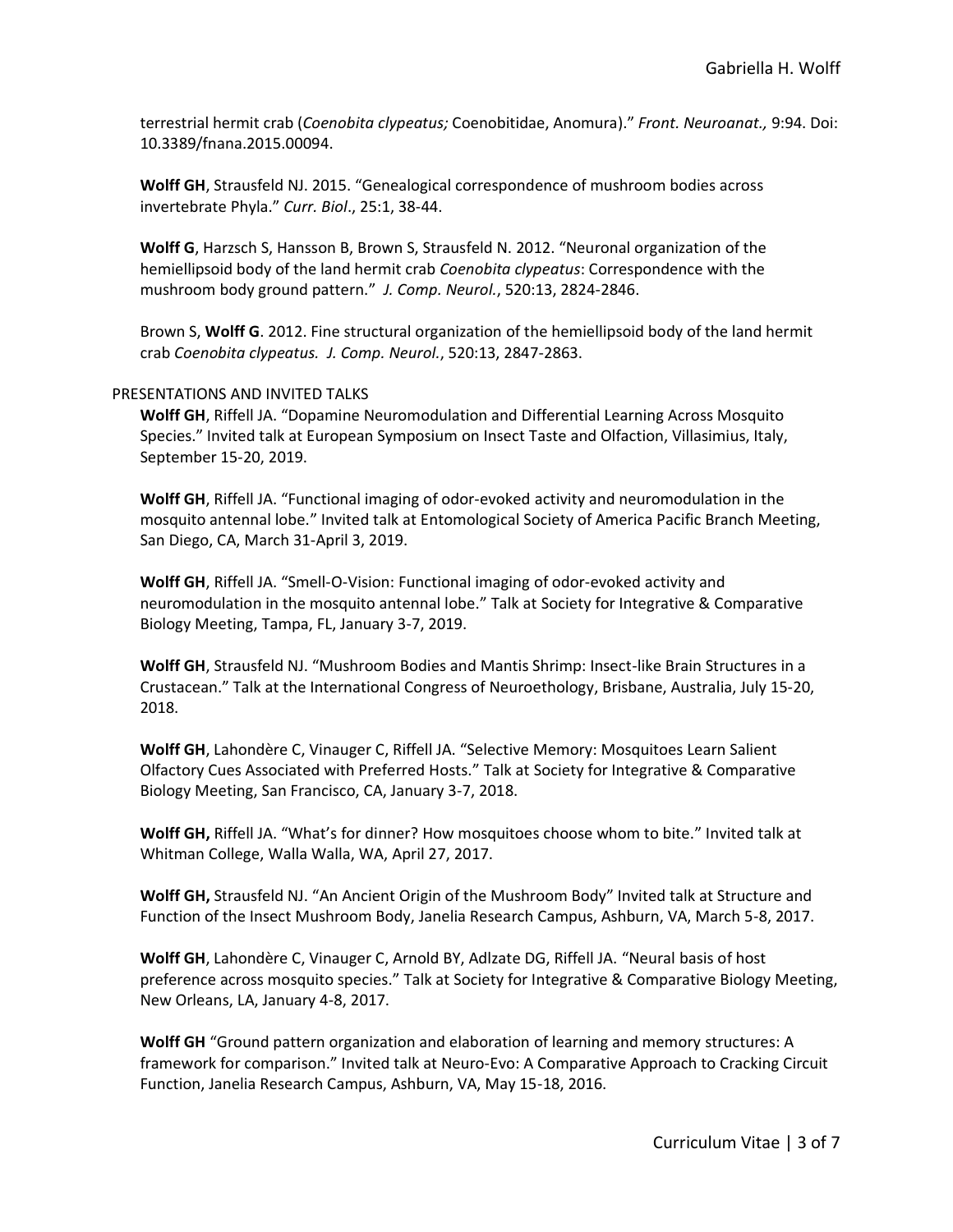**Wolff GH**, Riffell JA. "Comparative Immunoreactivity in Olfactory Brain Centers Across Mosquito Species." Poster presented at the Society for Integrative & Comparative Biology Meeting, Portland, OR, January 3-7, 2016.

**Wolff GH**, Strausfeld NJ. "Learning from the Past: Evolution of Vertebrate and Invertebrate Learning and Memory Brain Structures." Invited talk at Gordon Research Seminar: Neuroethology, Lucca (Barga), Italy, June 27-28, 2015.

**Wolff GH**, Hirth F, Strausfeld NJ. "A multitude of similarities and minuteness of resemblance: do ground patterns of forebrain organization support genealogical correspondence of brains across phyla?" Invited talk at The Royal Society meeting on Homology and convergence in nervous system evolution, Buckinghamshire, UK, March 11-12, 2015.

**Wolff GH**, Strausfeld NJ. "Genealogical correspondence of learning and memory centers across phyla." Poster presented at the 44<sup>th</sup> Annual Meeting of the Society for Neuroscience, Washington DC, November 15-19, 2014. [Lay-language summary selected for SfN Press Book].

**Wolff GH**, Strausfeld NJ. "Ancient memories: genealogical correspondence of learning and memory centers across phyla." Invited talk at the  $11<sup>th</sup>$  International Congress of Neuroethology, Sapporo, Japan, July 28-August 1, 2014.

**Wolff G**, Ma X, Strausfeld N. "Expression of DC0 in forebrains supports genealogical correspondence of learning and memory centers across Lophotrochozoa and Ecdysozoa." Poster presented at 42<sup>nd</sup> Annual Meeting of the Society for Neuroscience, New Orleans LA, October 13-17, 2012.

**Wolff G**, Brown S, Strausfeld N. "Comparative morphology and immunoreactivity in the hemiellipsoid body of the land hermit crab, *Coenobita clypeatus* reveals homology with the insect mushroom body." Poster presented at: 41<sup>st</sup> Annual Meeting of the Society for Neuroscience, Washing DC, November 12-16, 2011.

## RESEARCH EXPERIENCE

| 2015 - Present | Department of Biology, University of Washington<br><b>Research Associate</b><br>Advisor: Dr. Jeff Riffell                                                                                                                                          |
|----------------|----------------------------------------------------------------------------------------------------------------------------------------------------------------------------------------------------------------------------------------------------|
| 2010 - 2015    | Department of Neuroscience, University of Arizona<br><b>Doctoral Dissertation Research</b><br>Rotation Advisor: Dr. Daniela Zarnescu<br>Studying gene interactions in Fragile X Syndrome, the most common<br>inherited form of mental retardation. |
|                | Advisor: Dr. Nicholas J Strausfeld<br>Investigating evolution of "learning and memory" brain structures<br>across the Bilateria to elucidate ground plan circuitry.                                                                                |
| Dec. 2014      | Karolinska Institutet, Nobel Institute for Neurophysiology, Stockholm, Sweden<br><b>Visiting Scientist</b><br>Dr. Sten Grillner laboratory, Neural Networks and Behavior                                                                           |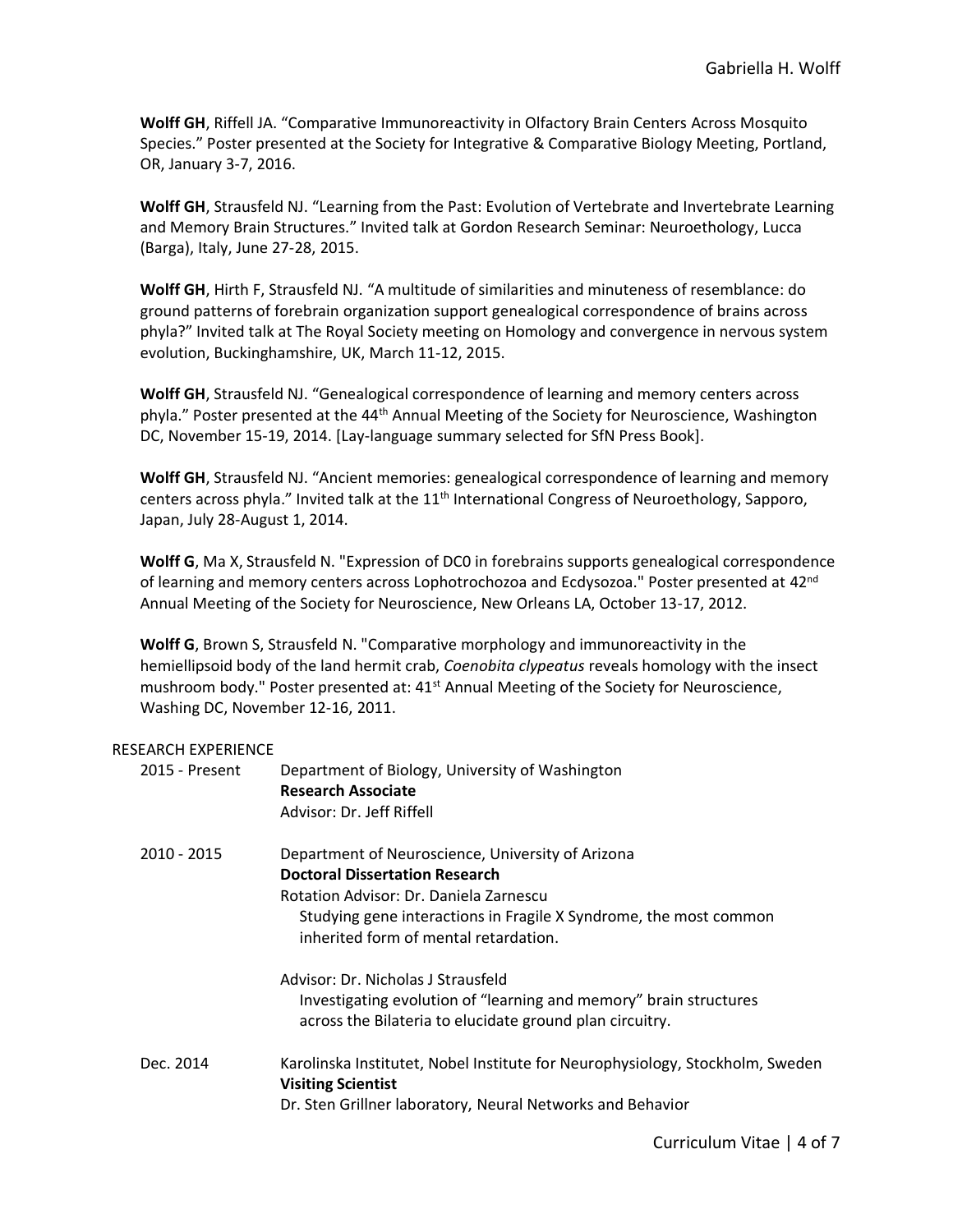| Apr. 2014                  | Sars International Centre for Marine Molecular Biology, Bergen, Norway<br><b>Visiting Scientist</b><br>Dr. Andreas Hejnol laboratory, Comparative Developmental Biology of Animals                                                        |
|----------------------------|-------------------------------------------------------------------------------------------------------------------------------------------------------------------------------------------------------------------------------------------|
| May 2010                   | Max Planck Institute for Chemical Ecology, Jena, Germany<br><b>Visiting Scientist</b>                                                                                                                                                     |
|                            | Dr. Bill Hansson laboratory, Department of Evolutionary Neuroethology                                                                                                                                                                     |
| 2006 - 2010                | Department of Neuroscience, University of Arizona<br>Research Specialist 2008-2010<br>Research Technician 2006-2008                                                                                                                       |
|                            | Studying arthropod brain morphology, development and evolution.<br>Primary Investigator: Dr. Nicholas J. Strausfeld                                                                                                                       |
| 2005 - 2006                | Senior Honors Thesis, Dept. of Neuroscience, University of Arizona<br>"Immunoreactivity of serotonin in the blowfly, honeybee, and cockroach:<br>Comparable organization in the brain."<br>Advisor: Dr. Nicholas J. Strausfeld            |
| <b>TEACHING EXPERIENCE</b> |                                                                                                                                                                                                                                           |
| Spring 2017                | University of Washington, Biology<br>Instructor of Record-"Sensory Neurophysiology and Ecology Lab"                                                                                                                                       |
| Spring 2016                | University of Washington, Biology<br>Guest lecturer - "Sensory Neurophysiology and Ecology"                                                                                                                                               |
| Winter 2016                | University of Washington, Biology<br>Instructor of Record-"Chemical Communication"                                                                                                                                                        |
| $2015 -$ Present           | University of Washington, Biology<br><b>Research Supervisor</b>                                                                                                                                                                           |
|                            | Directly mentored the following undergraduate researchers in the Riffell<br>Laboratory: Ben Arnold, Dane Alzate, Brian Vickers, Erica Peterson, Brian<br>Hughes, Elizabeth Rylance, Mina Liao, Hanhang Ying                               |
| Summer 2014                | University of Arizona, Neuroscience Summer Research Program<br><b>Small Group Discussion Leader</b><br>Led bi-weekly discussion course on scientific writing and presentation skills.                                                     |
| Spring 2011                | University of Arizona, Neuroscience<br>Teaching Assistant-Dr. Wulfila Gronenberg and Dr. Nicholas Strausfeld "Animal<br>brain, signals, sex, and social behaviors"<br>Held weekly office hours, graded essays, maintained course website. |
| <b>Fall 2011</b>           | University of Arizona, Psychology<br>Teaching Assistant- Dana Narter "Introduction to Psychology"<br>Led review sessions, held weekly office hours, graded essays.                                                                        |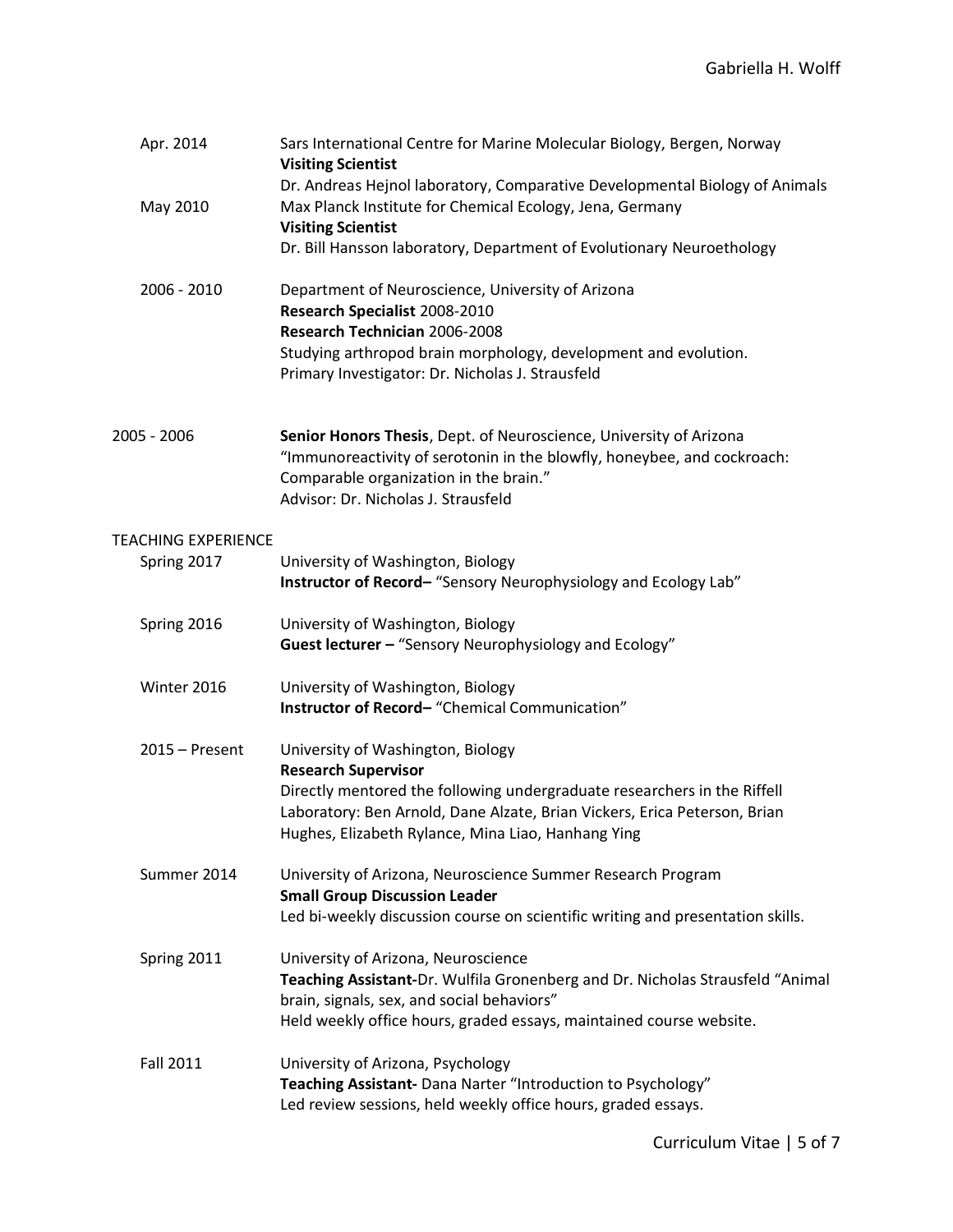# 2009 – 2015 Department of Neuroscience, University of Arizona **Research Supervisor** Directly mentored the following undergraduate researchers in the Strausfeld Laboratory: Terra Kuhn, Emily Lyman, Michelle Ballard, Katie McDonald, Brian McElroy, Hyojung Kim, Thu Truong, Amanda Oliver, and Daniel Cerrito

### PROFESSIONAL SOCIETIES

-Society for Integrative and Comparative Biology

-International Society for Neuroethology

-Faculty for Undergraduate Neuroscience

### LEADERSHIP AND PROFESSIONAL SERVICE

Reviewer for eLIFE, Current Biology, Neuroscience Letters, Front. in Physiology, Front. in Psychology

| 2018 - present                               | International Society for Neuroethology<br><b>Secretary</b>                                               |               |
|----------------------------------------------|-----------------------------------------------------------------------------------------------------------|---------------|
| 2017 - 2019                                  | University of Washington<br>Graduate and Postdoc Program Committee: Postdoc Representative                |               |
| 2017                                         | University of Washington<br>Retreat Committee: Postdoc Representative                                     |               |
| 2016 - 2018                                  | International Society for Neuroethology<br>Council Member: Postdoc Representative                         |               |
| 2016 - 2018                                  | Frontiers in Systems Neuroscience<br><b>Guest Associate Editor</b>                                        |               |
| 2014 - 2015                                  | University of Arizona Graduate Interdisciplinary Program in Neuroscience<br><b>Student Representative</b> |               |
| 2013 - 2016                                  | International Society for Neuroethology<br>Council Member: Graduate Student Representative                |               |
| <b>SPECIAL COURSEWORK</b>                    |                                                                                                           |               |
| Sep., 2013                                   | Konrad Lorenz Institute<br>3rd Summer School in Evolutionary<br>Developmental Biology                     | Venice, Italy |
| <b>COMMUNITY ACTIVITIES</b><br>$2017 + 2019$ | Geek Girl Con<br><b>Volunteer, DIY Science Center</b>                                                     | Seattle, WA   |
| 2016 - 2020                                  | Girls in Engineering, Math and Science<br><b>Volunteer Mentor</b>                                         | Seattle, WA   |